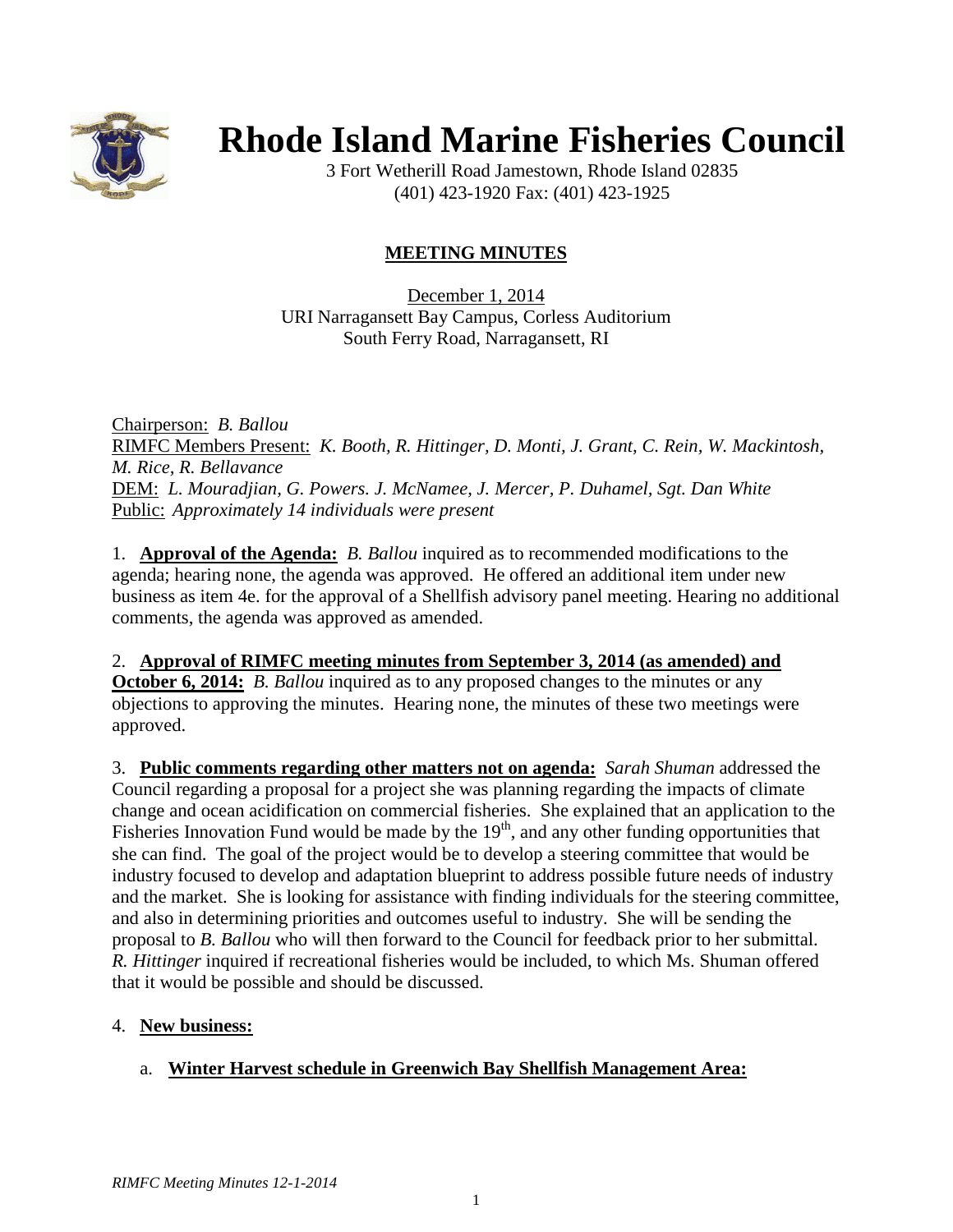*J. Mercer* provided a brief presentation. He offered that the Division and SAP were in agreement with status quo from last year's schedule. He offered that data is inclusive at this time but may be showing decreasing abundance (hard clam), and that additional survey's and data are needed which could result in a recommendation to decrease effort in the following year. *M. Rice* **offered a motion to recommend approval of the proposal as provided in the ePacket; 2nd by** *D. Monti***. The motion passed 8 - 0.**

## b. **Public hearing (11/20) items:**

## • **Commercial Summer flounder (3 options presented at the hearing):**

*J. McNamee* offered that the Division's recommendation was to maintain at status quo (option 1). He offered brief explanations regarding the other two options, and that the Division was not in favor of supporting option 2. Regarding option 3, he offered that he looked at data and concluded that approximately 14 – 16 vessels are constrained by the Exemption Certificate requirement but that this option would result in increased landing. He offered that the Division wasn't necessarily opposed to the option but that it would most likely result in reduced possession limits and/or closures. A great deal of discussion took place regarding the pros and cons of option 3. *K. Booth* **offered a motion to recommend option 1 – status quo; 2nd by** *R. Hittinger.**J. Grant* **then offered a substitute motion to recommend adoption of option 3; 2nd by** *R. Bellavance***. This motion failed 5 – 1 (***W. Macintosh* **and R***. Bellavance* **abstaining;** *J. Grant* **in favor). A vote was then taken on the original motion, adoption of option 1 - status quo, which passed 8 - 0.**

• **Commercial Scup (1 option – status quo, presented at the hearing):**

Discussion took place regarding the stock status. *R. Bellavance* **offered a motion to recommend adoption of option 1** – **status** quo;  $2^{nd}$  **by** *D. Monti***.** The motion passed 8 **– 0.**

• **Commercial Black sea bass (1 option – status quo, presented at the hearing):**

*J. McNamee* offered Division support of option 1. He offered that the Division could not support option 3 due to the low quota and resulting increased catch rated and closures that would result with this option in place. *R. Hittinger* **offered a motion to recommend adoption of option 1 – status quo;**  $2^{nd}$  by *J. Grant*. The motion passed 8 **– 0.**

#### • **Commercial Monkfish (4 options presented at the hearing):**

*J. McNamee* offered that the Division was not in favor of option 3 due to excessive possession limit and additional administrative requirements needed to manage a new program. He offered that the Division provided a subsequent counter proposal with a smaller possession limit with no additional programmatic requirements. He offered that the Division was supportive of public hearing option 1 – status quo, and could support public comments option 1 but this could not be implemented until the start of the season in 2016 (May 1, 2016). *W. Macintosh* offered that he could not understand any benefit in